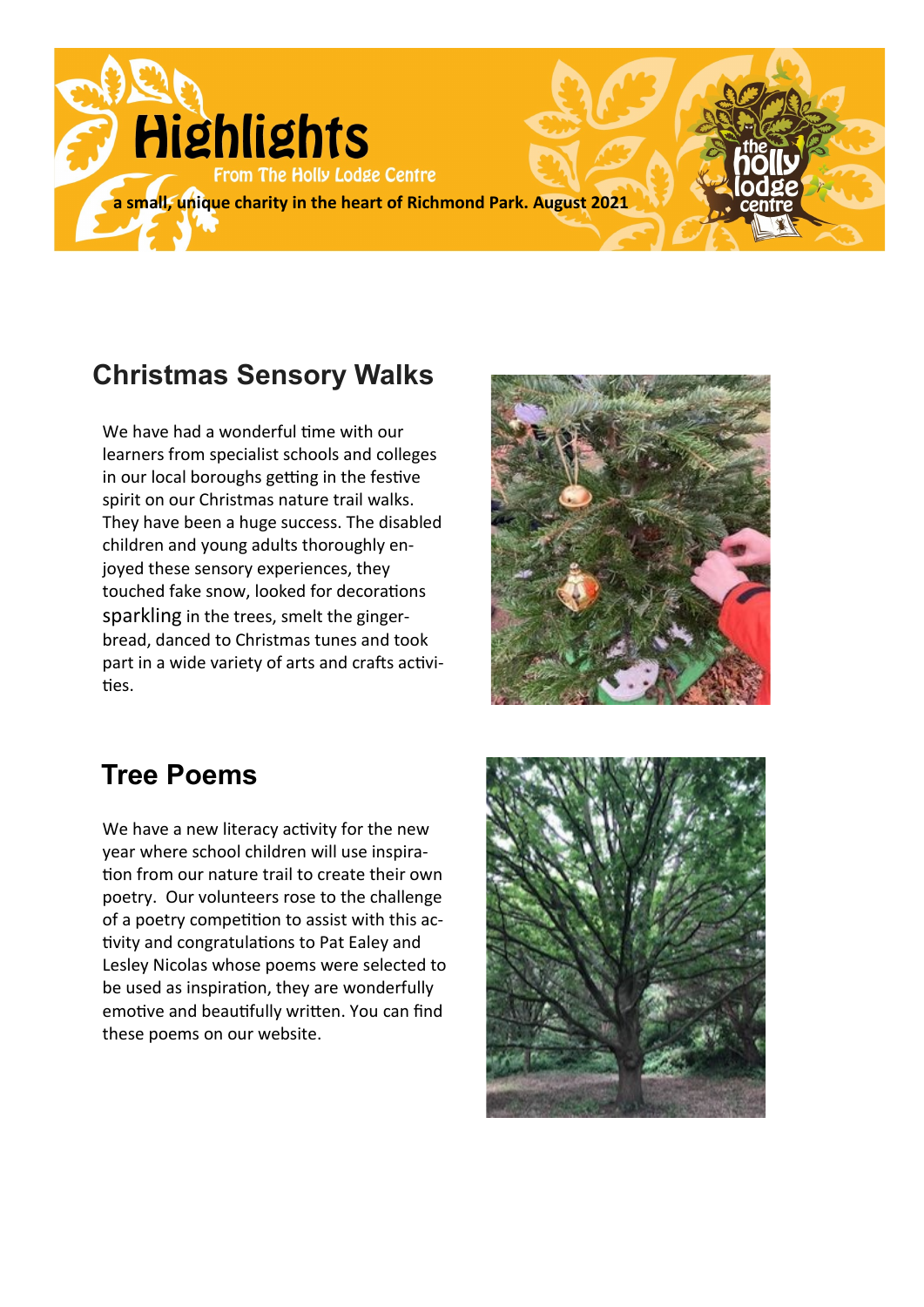# **HIGHLIGHTS OF 2021**



198 Education sessions delivered mainly outdoors 1868 children visited 147 adults 591 teachers and carers Of this number 515 people with a disability.

## **GARDEN GROUP**

18 weekly garden sessions delivered to Paddock School 6th Form pupils during the warmer months. 3 barrels of potatoes, baskets full of courgettes, many vases of beautiful Dahlias and 2 giant pumpkins! The pupils take the produce back to school to be used in cooking.



### **MONDAY ART GROUP**

In October we welcomed back our weekly Art Group for adults with disabilities, It was wonderful to have some familiar faces back who have been visiting The Centre for many year.

## **SELF LED FAMILY TRAILS**

30 self led trails for children with disabilities and their families to explore the nature trail. With nature arts and crafts and sensory activities along the way.



**CELEBRATED THE RE-LAUNCH OF OUR FUNDRASING EVENTS - MUSICAL ROOTS AND OUIZ NIGHT** 

#### **WE HAVE WORKED WITH SOME WONDERFUL LOCAL CHARITIES**

including Skylarks, Kingston SEND Parent Carers Forum, Knots Arts, Express CIC and Refugee Action Kingston.

**THANK YOU TO OUR FUNDERS:** 

The Barnes Fund, Richmond Parish Lands Charity, Barbara Ward Children's Foundation, The Victoria Foundation, Richmond Hill Open Gardens.

And for all the fantastic support from The Royal Parks.

**NONE OF THIS WOULD HAVE BEEN** POSSIBLE WITHOUT OUR AMAZING **VOLUNTEER TEAM - THANK YOU!**